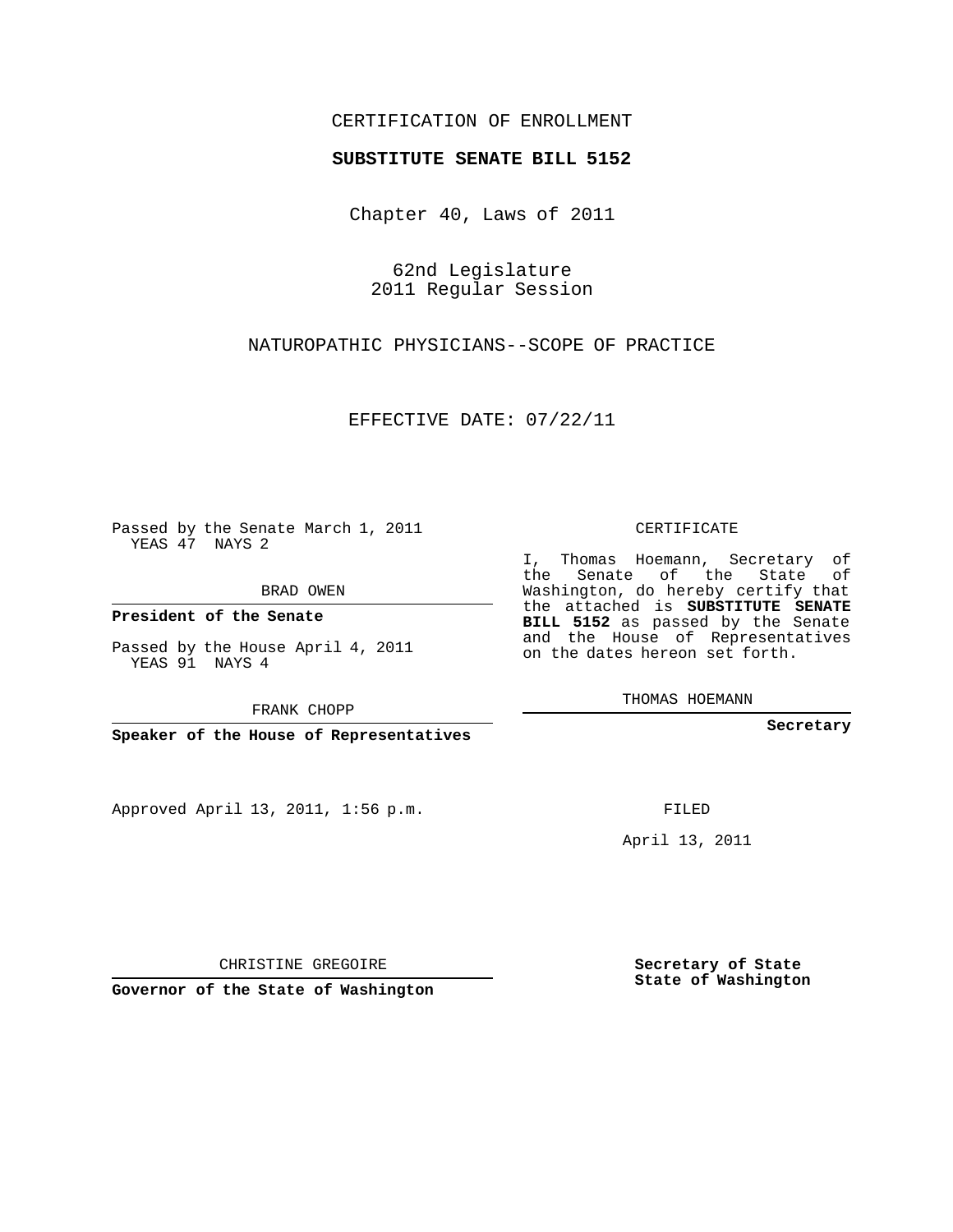## **SUBSTITUTE SENATE BILL 5152** \_\_\_\_\_\_\_\_\_\_\_\_\_\_\_\_\_\_\_\_\_\_\_\_\_\_\_\_\_\_\_\_\_\_\_\_\_\_\_\_\_\_\_\_\_

\_\_\_\_\_\_\_\_\_\_\_\_\_\_\_\_\_\_\_\_\_\_\_\_\_\_\_\_\_\_\_\_\_\_\_\_\_\_\_\_\_\_\_\_\_

Passed Legislature - 2011 Regular Session

## **State of Washington 62nd Legislature 2011 Regular Session**

**By** Senate Health & Long-Term Care (originally sponsored by Senators Pflug, Keiser, and Kohl-Welles)

READ FIRST TIME 02/11/11.

 AN ACT Relating to naturopathic physicians; and amending RCW 18.36A.020 and 18.36A.040.

BE IT ENACTED BY THE LEGISLATURE OF THE STATE OF WASHINGTON:

 **Sec. 1.** RCW 18.36A.020 and 2005 c 158 s 1 are each amended to read as follows: Unless the context clearly requires otherwise, the definitions in this section apply throughout this chapter.

(1) "Department" means the department of health.

 (2) "Secretary" means the secretary of health or the secretary's designee.

(3) "Naturopath" means an individual licensed under this chapter.

 (4) "Committee" means the Washington state naturopathic practice advisory committee.

 (5) "Educational program" means an accredited program preparing persons for the practice of naturopathic medicine.

 (6) "Nutrition and food science" means the prevention and treatment of disease or other human conditions through the use of foods, water, herbs, roots, bark, or natural food elements.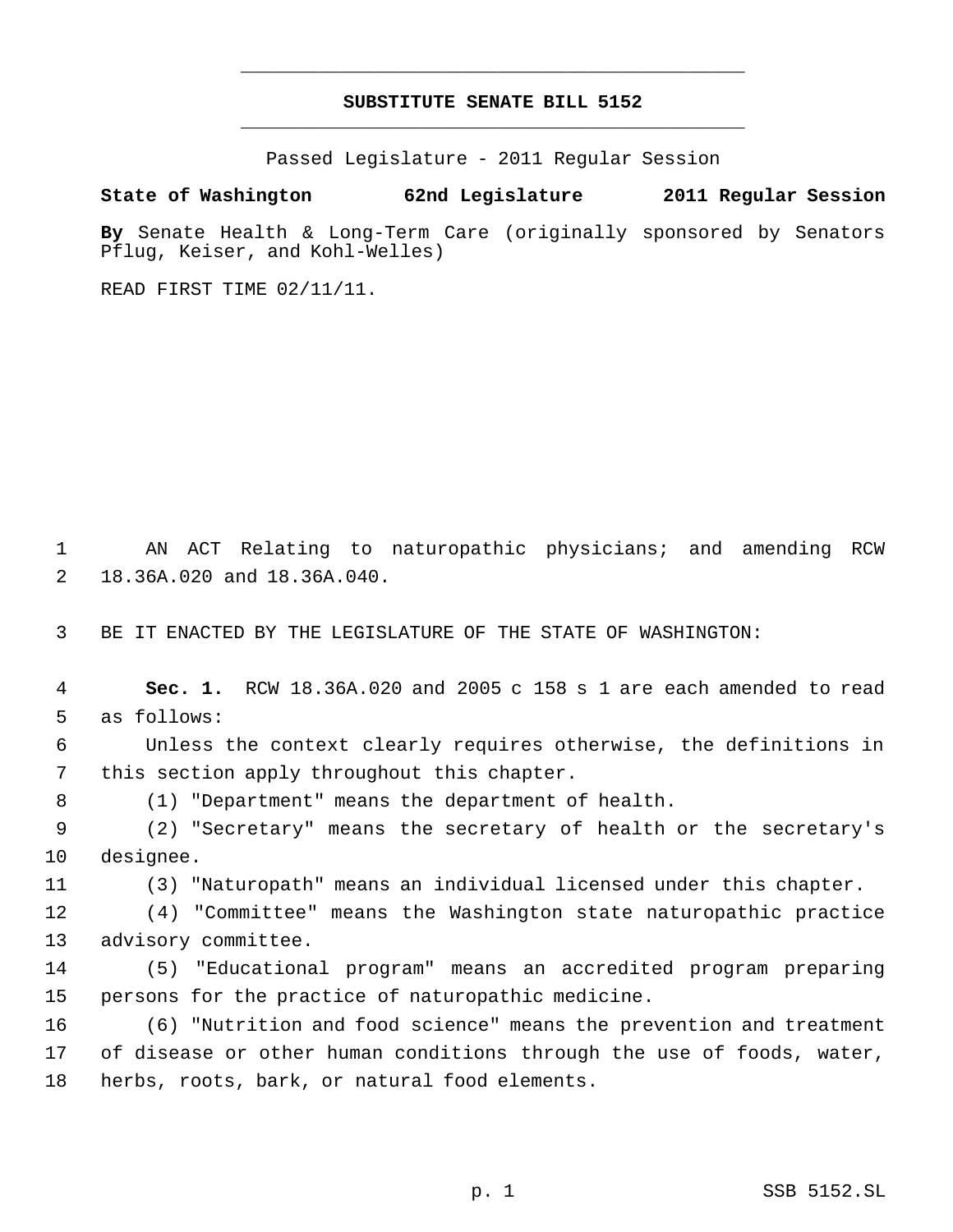(7) "Manual manipulation" or "mechanotherapy" means manipulation of a part or the whole of the body by hand or by mechanical means.

 (8) "Physical modalities" means use of physical, chemical, 4 electrical, and other ((noninvasive)) modalities that do not exceed 5 those used as of the effective date of this section in minor office procedures or common diagnostic procedures, including but not limited to heat, cold, air, light, water in any of its forms, sound, massage, and therapeutic exercise.

 (9) "Homeopathy" means a system of medicine based on the use of infinitesimal doses of medicines capable of producing symptoms similar to those of the disease treated, as listed in the homeopathic pharmacopeia of the United States.

 (10) "Naturopathic medicines" means vitamins; minerals; botanical 14 medicines; homeopathic medicines; hormones; and those legend drugs and controlled substances consistent with naturopathic medical practice in accordance with rules established by the secretary. Controlled substances are limited to codeine and testosterone products that are contained in Schedules III, IV, and V in chapter 69.50 RCW.

 (11) "Hygiene and immunization" means the use of such preventative techniques as personal hygiene, asepsis, public health, and immunizations, to the extent allowed by rule.

 (12) "Minor office procedures" means care and procedures incident thereto of superficial lacerations, lesions, and abrasions, and the removal of foreign bodies located in superficial structures, not to include the eye; and the use of antiseptics and topical or local anesthetics in connection therewith. "Minor office procedures" also includes intramuscular, intravenous, subcutaneous, and intradermal injections of substances consistent with the practice of naturopathic medicine and in accordance with rules established by the secretary.

 (13) "Common diagnostic procedures" means the use of venipuncture consistent with the practice of naturopathic medicine, commonly used diagnostic modalities consistent with naturopathic practice, health history taking, physical examination, radiography, examination of body orifices excluding endoscopy, laboratory medicine, and obtaining samples of human tissues, but excluding incision or excision beyond that which is authorized as a minor office procedure.

 (14) "Suggestion" means techniques including but not limited to counseling, biofeedback, and hypnosis.